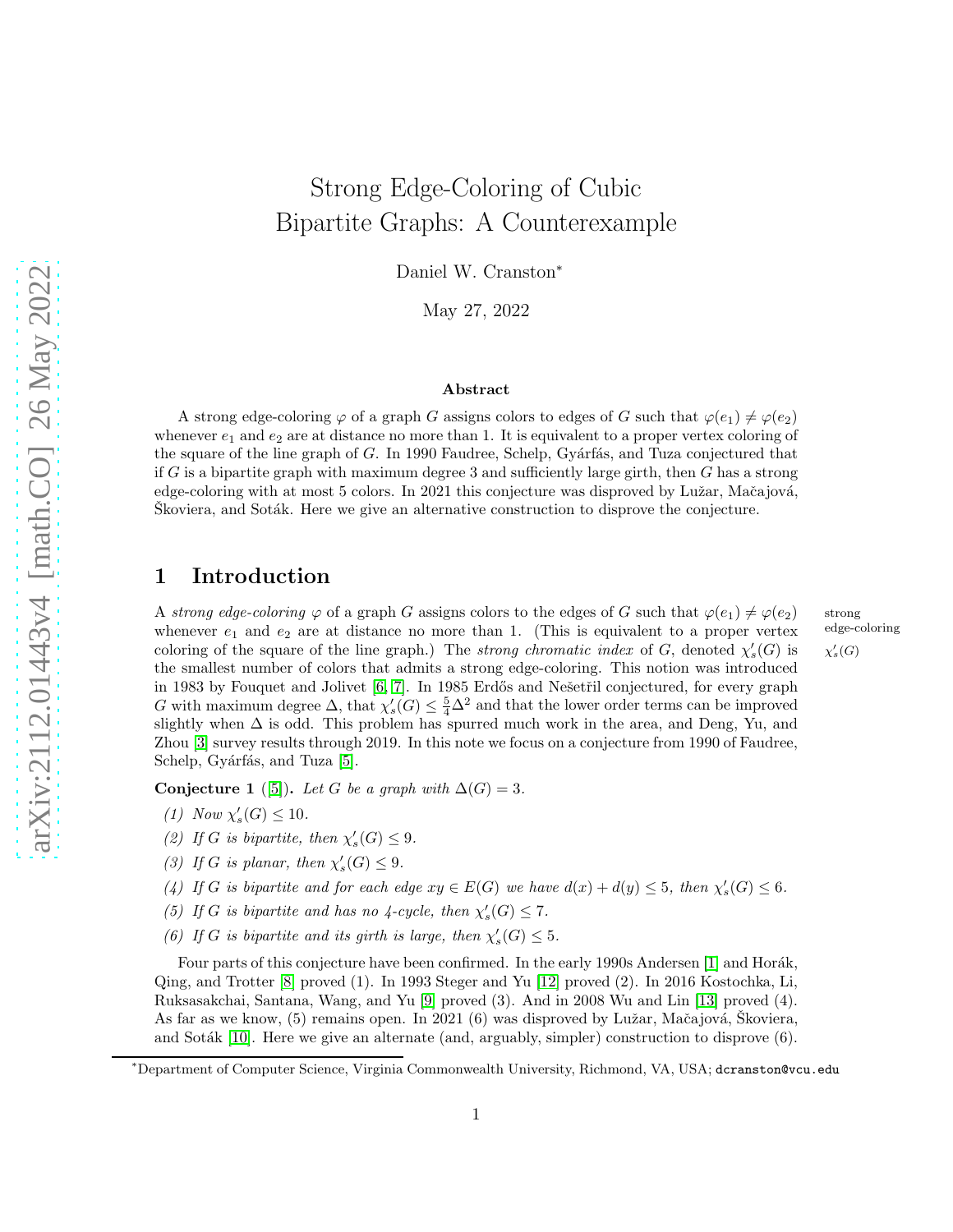# 2 Main Result

Our Main Theorem is motivated by the special case of k-regular graphs where  $k = 3$ , which is all that is needed to disprove Conjecture  $1(6)$ . However, with only a bit more work we prove the result for all  $k \geq 2$ .

**Main Theorem.** For every positive integer g and every integer  $k \geq 2$ , there exists a k-regular bipartite graph G such that G has girth at least g and  $\chi'_{s}(G) \geq 2k$ .

We first prove the Main Theorem assuming two lemmas. We prove the lemmas below.

*Proof.* Fix positive integers g and  $k \geq 2$ . By Lemma [2,](#page-1-0) if n is sufficiently large then there exists a bipartite k-regular graph on  $2n$  vertices with girth at least g. We choose such n that is not divisible by  $2k - 1$ . Since G is k-regular,  $|E(G)| = \frac{k}{2}|V(G)| = kn$ . Since  $(2k - 1) \nmid n$ , and k is relatively prime to  $2k-1$ , also  $(2k-1) \nmid |E(G)|$ . Thus, Lemma [1](#page-1-1) implies that  $\chi'_{s}(G) \geq 2k$ .

We consider an arbitrary edge e in a k-regular graph and the  $2k-2$  edges that share one endpoint with  $e$ ; in the square of the line graph, the corresponding vertices form a clique. So each color in a strong edge-coloring of G is used on at most one of these  $2k - 1$  edges. By repeating this argument for every edge e, and averaging, we deduce that every color in a strong edge-coloring is used on at most  $1/(2k-1)$  of all edges. We formalize this idea below.

<span id="page-1-1"></span>**Lemma 1.** If G is k-regular and simple, for some  $k \geq 2$ , then in every strong edge-coloring  $\varphi$ of G every color class of  $\varphi$  has size at most  $|E(G)|/(2k-1)$ . In particular, if  $(2k-1)$   $\mid$   $|E(G)|$ , then  $\chi'_{s}(G) \geq 2k$ .

*Proof.* Fix a simple k-regular graph G and a strong edge-coloring  $\varphi$  of G. Let C be a set of edges receiving the same color under  $\varphi$ . For each  $e \in E(G)$ , let  $N(e)$  denote the set of edges sharing  $N(e)$ at least one endpoint with e. Note that  $e \in N(e)$  and  $|N(e)| = 2k - 1$  for every  $e \in E(G)$ , since G is k-regular. Furthermore,  $e \in N(e')$  for exactly  $2k-1$  edges  $e'$  (one of which is  $e$ ), for each  $e \in E(G)$ . Since  $\varphi$  is a strong edge-coloring, we get  $|N(e) \cap C| \leq 1$  for every  $e \in E(G)$ . Thus,

$$
(2k-1)|C| = \sum_{e \in E(G)} |\mathcal{C} \cap N(e)| \le \sum_{e \in E(G)} 1 = |E(G)|.
$$

So  $(2k-1)|\mathcal{C}| \leq |E(G)|$ , giving  $|\mathcal{C}| \leq |E(G)|/(2k-1)$ . If also we have  $(2k-1) \nmid |E(G)|$ , then  $|\mathcal{C}| < |E(G)|/(2k-1)$ . Since C is arbitrary, we get  $\chi'_{s}(G) > |E(G)|/(|E(G)|/(2k-1)) = 2k-1$ . That is,  $\chi'_{s}(G) \geq 2k$ .  $\Box$ 

<span id="page-1-0"></span>**Lemma 2.** Fix integers  $k \geq 2$  and  $g \geq 3$  and  $n \geq g$ . If also  $n \geq \lceil 3 * (k-1)^{g-1}/(k-2) \rceil$  when  $k \geq 3$ , then there exists a simple k-regular bipartite graph on 2n vertices with girth at least g.

Erdős and Sachs  $[4, 11]$  $[4, 11]$  each proved the existence of regular graphs with arbitrary degree and arbitrary girth. We follow the outline of [\[4\]](#page-3-9) (see [\[2,](#page-3-11) Theorem III.1.4']), but we must adapt the proof to ensure that  $G$  is also bipartite.

*Proof.* Fix k, g, and n as in the lemma. Our proof is by induction on k. The base case,  $k = 2$ , holds by letting G be a Hamiltonian cycle on  $2n$  vertices. For the induction step, let G be a  $(k-1)$ -regular bipartite graph on 2n vertices with girth at least g. For each  $A \subseteq E(\overline{G})$ , we write  $G + A$  to denote the graph formed from G by adding each edge in A. We iteratively  $G + A$ build an edge set A such that  $G + A$  is k-regular, bipartite, and has girth at least g. Since G A is bipartite, denote its parts by X and Y. Given A, let  $X_{\text{low}} := \{x \in X | d_{G+A}(x) = k - 1\}$  X, Y and  $X_{\text{high}} := \{x \in X | d_{G+A}(x) = k\}$ . Define  $Y_{\text{low}}$  and  $Y_{\text{high}}$  analogously. Note, for each A, that  $X_{\text{low}}$ ,  $X_{\text{high}}$  $X_{\text{low}}, X_{\text{high}}$  partition X and  $Y_{\text{low}}, Y_{\text{high}}$  partition Y. Since  $G+A$  is bipartite, also  $|X_{\text{low}}| = |Y_{\text{low}}|$ 

Ylow, Yhigh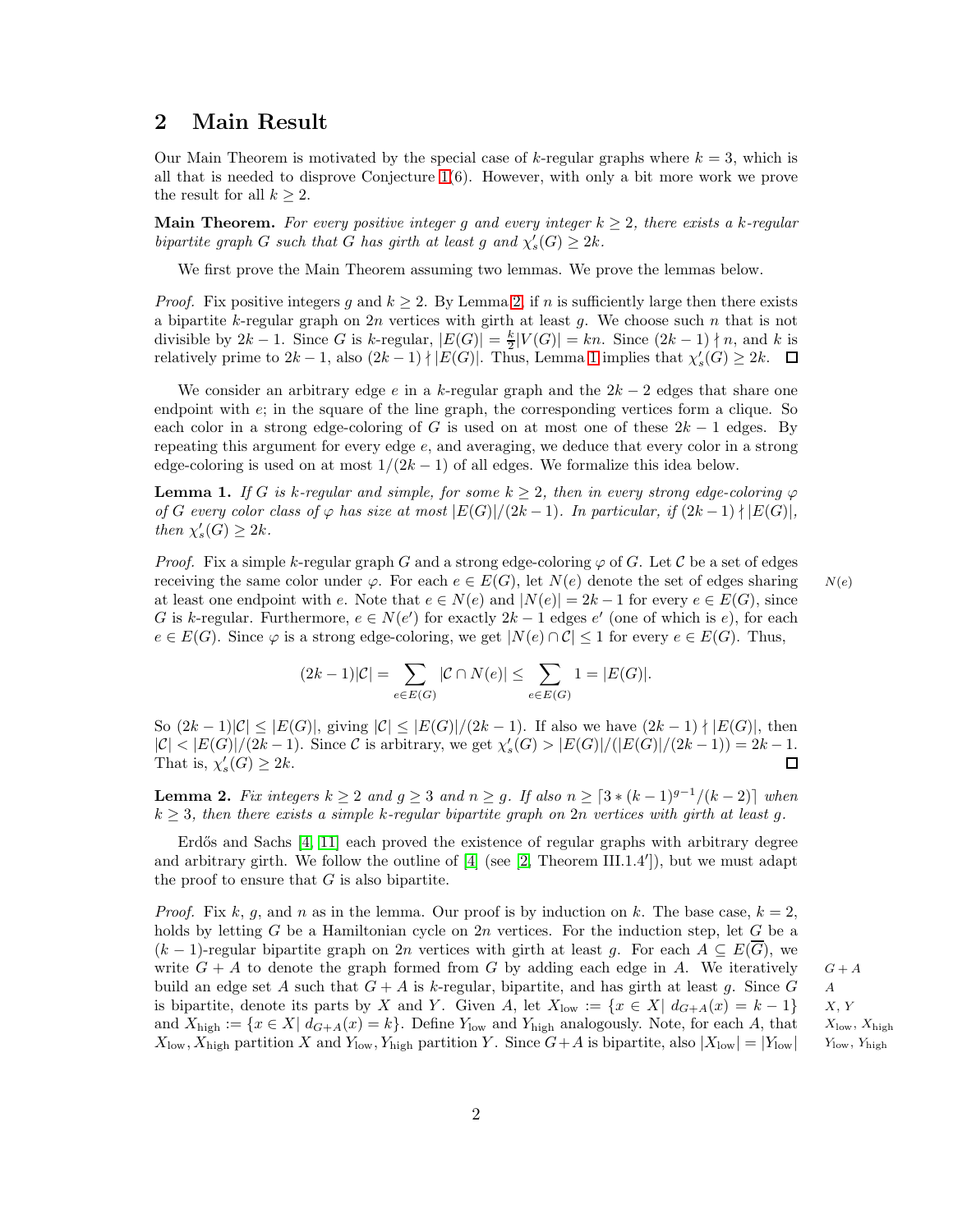<span id="page-2-1"></span>

Figure 1: When we cannot simply add an edge to  $A$ , we form  $A'$  from  $A$  by removing edge  $x_h y_h$  and adding both  $x_\ell y_h$  and  $y_\ell x_h$ . (For clarity, most edges between X and Y are omitted.)

and  $|X_{\text{high}}| = |Y_{\text{high}}|$ . For all  $v, w \in V(G)$ , denote by  $dist(v, w)$  the distance in  $G+A$  from v to w. dist $(v, w)$ For  $W_1 \subseteq V(G)$  and  $W_2 \subseteq V(G)$ , let  $dist(W_1, W_2) := min_{w_1 \in W_1, w_2 \in W_2} dist(w_1, w_2)$ . dist $(W_1, W_2)$ 

Initially, let  $A = \emptyset$ . If  $|A| < n$ , then we will show how to enlarge A, either by adding a single edge, or by removing one edge and adding two.

If  $X_{\text{low}} = \emptyset$ , then we are done. So assume both  $X_{\text{low}}$  and  $Y_{\text{low}}$  are nonempty. If there exist  $x_{\ell} \in X_{\text{low}}$  and  $y_{\ell} \in Y_{\text{low}}$  such that  $\text{dist}(x_{\ell}, y_{\ell}) \geq g - 1$ , then we add edge  $x_{\ell}y_{\ell}$  (and are done).  $x_{\ell}, y_{\ell}$ So assume no such  $x_{\ell}, y_{\ell}$  exist. The set of vertices at distance no more than  $g - 2$  from any  $x_{\ell} \in X_{\text{low}}$  has size at most  $1 + (k-1) + (k-1)^2 + \cdots + (k-1)^{g-2} < (k-1)^{g-1}/(k-2)$ . This set contains all of  $Y_{\text{low}}$ , so we assume  $|X_{\text{low}}| = |Y_{\text{low}}| < (k-1)^{g-1}/(k-2)$ . Note that  $|X_{\text{low}}| < |X|$ , so  $|A| > 0$ . Fix arbitrary  $x_{\ell} \in X_{\text{low}}$  and  $y_{\ell} \in Y_{\text{low}}$ . We show there exists an edge  $x_h y_h \in A$  such that  $dist({x_\ell, y_\ell}, {x_h, y_h}) \ge g - 1$ ; see Figure [1.](#page-2-1) Let  $A_{bad}$  denote the set of edges in A that fail this criteria; note that  $|A_{bad}| < 2(k-1)^{g-1}/(k-2)$ . Since  $|X| \geq \lceil 3 * (k-1)^{g-1}/(k-2) \rceil$  and  $|X_{\text{low}}| < (k-1)^{g-1}/(k-2)$ , we have  $|A| - |A_{\text{bad}}| = |X_{\text{high}}| - |A_{\text{bad}}| = |X| - |X_{\text{low}}| - |A_{\text{bad}}| >$  $3*(k-1)^{g-1}/(k-2)-(k-1)^{g-1}/(k-2)-2(k-1)^{g-1}/(k-2)=0$ . Thus, the desired edge  $x_h y_h \in A$  exists.

Form A' from A by removing  $x_h y_h$  and adding edges  $x_\ell y_h$  and  $y_\ell x_h$ . Evidently,  $|A'| = |A| + 1$ and  $G + A'$  is bipartite with maximum degree k. Thus, it suffices to check that  $G + A'$  has girth at least g. By construction, each of  $x_{\ell}, y_{\ell}$  is distance at least  $g - 1$  from each of  $x_h, y_h$  so any cycle C of length less than g in  $G + A'$  must use both of edges  $x_{\ell}y_h$  and  $y_{\ell}x_h$ . Since  $x_hy_h \in A$ and  $G+A$  has girth at least g, every  $x_h$ ,  $y_h$ -path in  $G+A-x_hy_h$  has length at least  $g-1$ . Thus, C contains vertices  $x_{\ell}, x_h, y_{\ell}, y_h$  in that cyclic order. But this contradicts that C has length less than g, since (by construction) every  $x_{\ell}, x_h$ -path in  $G + A$  has length at least  $g - 1$ . 口

Conjecture [2](#page-2-2) below slightly weakens Conjecture [1\(](#page-0-0)6), and generalizes it to graphs with  $\Delta = k$ .

<span id="page-2-2"></span>**Conjecture 2.** For each integer  $k \geq 3$ , there exists a girth  $g_k$  such that if G is bipartite with girth at least  $g_k$ , with  $\Delta(G) = k$ , and with m edges, then  $\chi'_{s}(G) \leq 2k$  and G has a strong edge-coloring with colors  $1, \ldots, 2k$  that uses color 2k on at most  $m-(2k-1)\lfloor m/(2k-1)\rfloor$  edges.

# Acknowledgments

Thanks to two anonymous referees for helpful comments which improved the presentation.

### <span id="page-2-0"></span>References

[1] L. D. Andersen. The strong chromatic index of a cubic graph is at most 10. Discrete Math.,  $108(1-3):231-252$ , 1992. Topological, algebraical and combinatorial structures. Frolík's memorial volume.